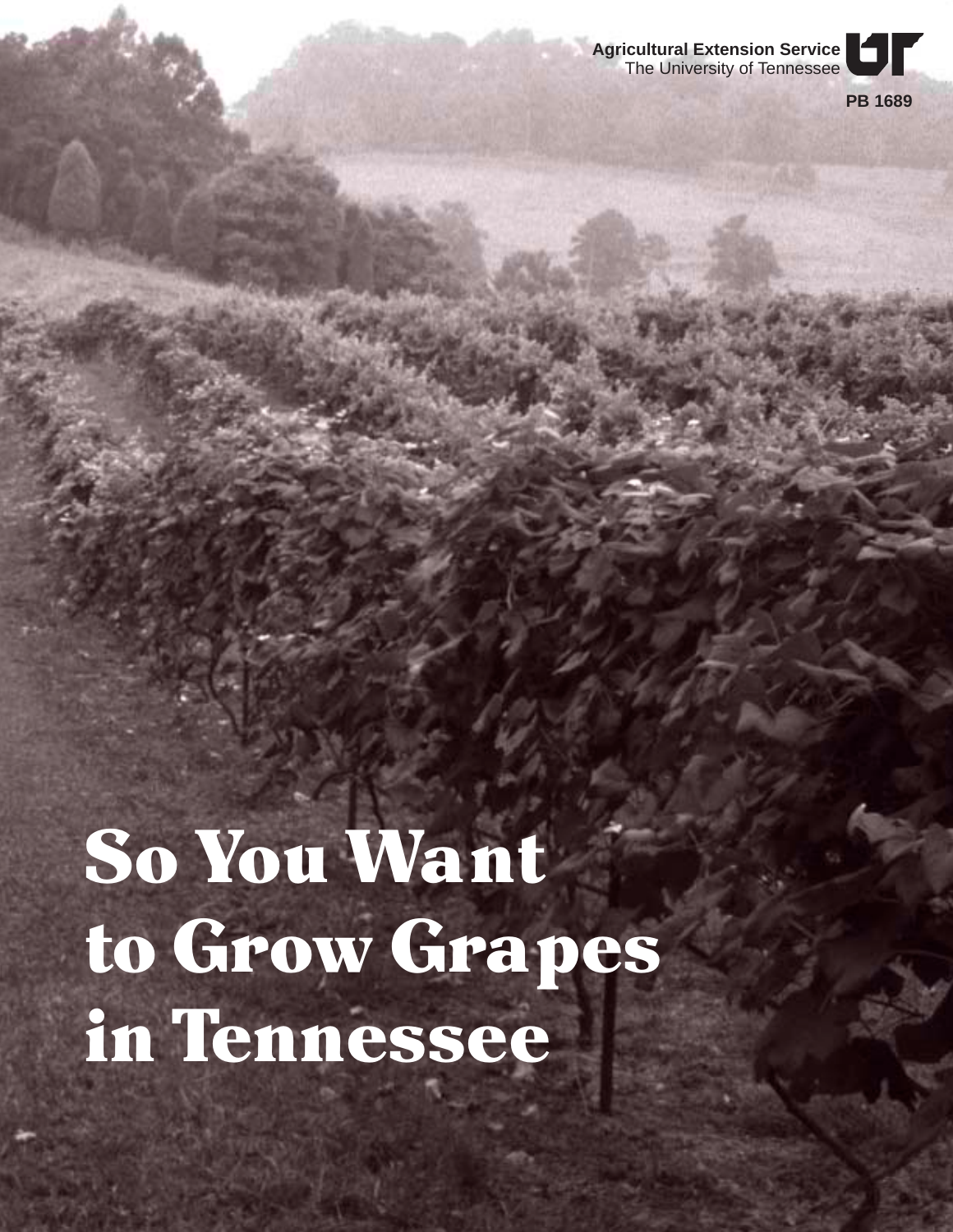# So You Want to Grow Grapes in Tennessee

David W. Lockwood, Professor Plant Sciences and Landscape Systems

**Example 1** ennessee has a long history of grape production. Most recently, passage of the Farm Winery Act in 1978 stimuated an upsurge of interest in grape production. If you are considering growing grapes, the following information may be useful to you. T

#### 1. Have you ever grown grapes before?

Successful grape production<br>
Successful grape production<br>
Successful grape production requires a substantial commitment of time and money. It is a marriage of science and art, with a good bit of labor thrown in. While our knowledge of how to grow a crop of grapes continues to expand, we always need to remember that some crucial factors over which we have little control, such as the weather, can offset even our best efforts.

# 2. What is your intended market?

- Own use
- Commercial
	- table
	- wine
	- both

Most grape production in Tennessee is for wine. A few vineyards sell a portion of their crop for fresh consumption. Either way, it is essential to thoroughly investigate the market to help you decide what to plant. If you want to sell fruit to a winery, one of the first things you should do is visit several wineries. This will help you determine their needs and, therefore, what types of grapes and varieties you might plant. Even if you plan to develop your own

winery, the time you spend visiting others will be a good investment.

#### 3. What to grow

- American
- seeded
- seedless
- French-American hybrid Vitis vinifera
- muscadine

Of the five main types of grapes grown in the United States, American and French-American hybrid varieties are the best adapted to Tennessee growing

conditions. American grapes are versatile. They may be used for fresh consumption (table grapes) or processed into wine, juice, jellies or some baked products. Seedless grapes are used mostly for fresh consumption, with very little demand for them in wines. Yields of seedless varieties do not match those of seeded varieties. They are also more susceptible to certain diseases than the seeded American varieties.

French-American hybrids are crosses between American bunch and V. vinifera grapes. Their primary use is for wine.

Vitis vinifera varieties are used for wine. Winter injury and disease problems seriously curtail their growth in Tennessee.

Muscadines are used for fresh consumption, wine, juice and jelly. Vines and fruits are not very susceptible to most insects and diseases. The primary drawback to muscadine culture in Tennessee is a lack of sufficient cold hardiness. Injury to the aboveground portion of the plant is quite likely to occur at

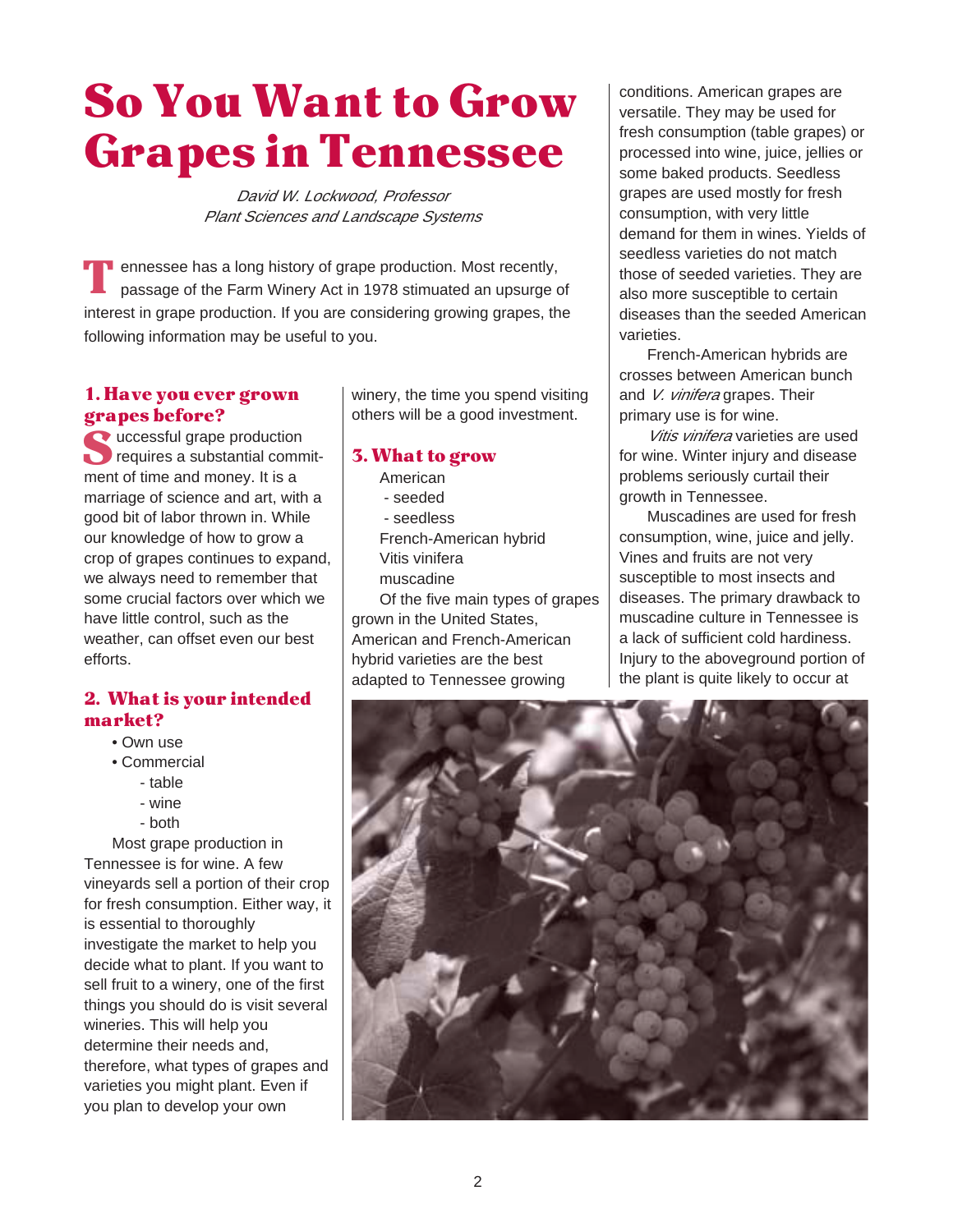temperatures of 10 degrees F or lower. Death of these tissues will occur at 0 F.

Not only is it essential to discuss the type(s) of grape(s) to grow, but the varieties of each as well. Within each type of grape, there are many varieties. Considerable differences exist among these varieties with regard to disease susceptibility, cold hardiness and fruit characteristics. Extension PB 746, **Tree Fruit, Tree Nut and Small Fruit Cultivar Recommendations for**

**Tennessee**, available at your county Extension office, lists varieties that have performed satisfactorily in Tennessee or areas with similar growing conditions.

# 4. Type of plant (rooted cutting vs. grafted vine)

**F** or American, French-<br>American hybrid and American hybrid and muscadine grapes, purchasing good-quality rooted cuttings is suggested for most situations. Such vines are less expensive than grafted vines and have the advantage of remaining "true-to-

type" if cut back to ground level and allowed to resprout, which may be necessary in the event of cold injury or when trunks are being renewed. In a replant situation (where vines have recently been removed and new vines are being set in the same site), survival, growth and fruiting may be better with grafted versus own-rooted cuttings.

For V. vinifera varieties, grafted plants are generally suggested. Certain rootstocks provide resistance to grape root phylloxera, an insect that attacks the roots of V. vinifera varieties. Desirable growth characteristics may be enhanced by these rootstocks. The primary disadvantages of grafted vines, in addition to price, include the presence of the graft union, which serves as a possible point for crown gall development, and the loss of the variety if the vine is killed to ground level. New sprouts that develop following dieback of the portion of the vine above the graft would have characteristics of the rootstock and not the desired variety. To lessen chances of this occurring, soil is frequently



mounded around the base of the vines in the fall to protect the lower trunk and the graft union. This mound must be removed the following spring. Mounding can be done mechanically. However, it is an expensive practice that has the potential of doing damage to the trunks if not done correctly.

#### 5. Start small

Setting a vineyard is a fairly<br>
expensive operation required expensive operation requiring a substantial investment in money, management and labor. Care of the site prior to planting and of the vineyard for the first few years of its life will determine the vineyard's potential throughout its life. For the new grape grower, it is fairly common to be overwhelmed by the time and effort needed to set and develop a vineyard. Every planting is a new learning experience – especially the first one. It is for these reasons that you should start out with a small planting. Lessons learned with it will prove invaluable in subsequent plantings. How small is small? Here we have to go back to point number 2, What is your intended market? If you intend to sell fruit to a commercial winery, you need to discuss with the winery operator what he or she would consider the minimum quantity of juice of a given variety in which the winery would be interested. Wineries generally are not very interested in purchasing only enough fruit to yield a partial tank of juice. The following figures will help you get an approximate idea of how many vines to plant:

> **Expected yield (per plant or per acre): 10 to 15 pounds per vine 3 to 5 tons per acre**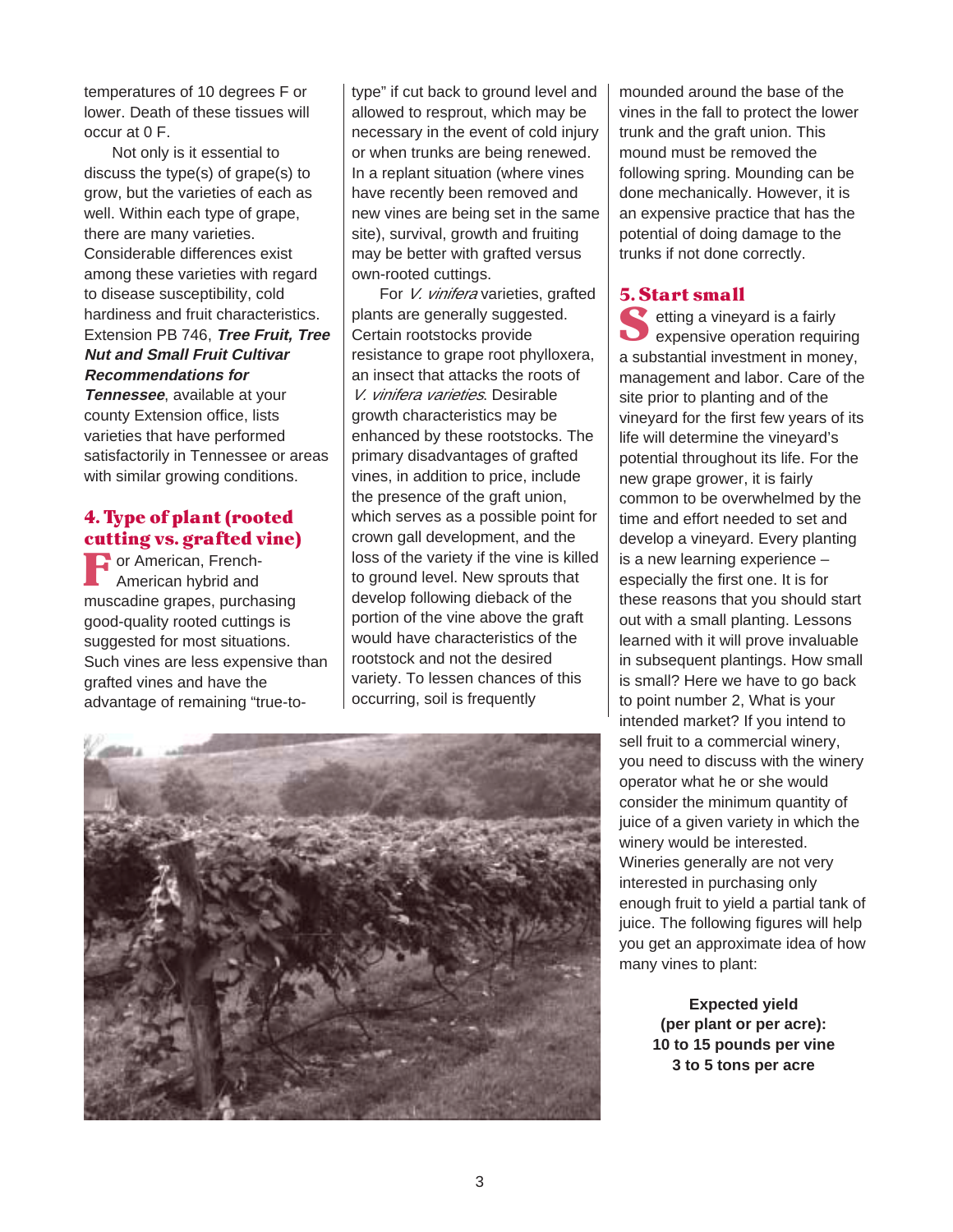Yields will vary considerably depending on the variety, training system, soils, water, fertilizer rates, losses to pests and several other factors. However, the figures presented above are reasonable.

#### **Gallons of juice per ton of fruit: 130 to 150 gallons**

This figure will vary with the type of grape and with the individual winery. Expect muscadines to yield closer to the 130-gallon figure and other types of grapes to yield closer to the 150-gallon figure or higher.

# 6. Time until the first crop

S ite preparation for a vineyard<br>
should begin at least six should begin at least six months to a year in advance of planting.

Expect to receive the first commercial crop of grapes four years after planting. Under good conditions, it may be possible to reach this point in three years. However, under less favorable conditions, it may take longer than four years. Full production in the vineyard should be recognized about one year following the first commercial crop.

# 7. Establishment costs Plants:

**P** lant costs may vary depending<br>on the nursery, quantity of on the nursery, quantity of vines to be purchased, variety, grafted vs. non-grafted vines, patent charges and grade or size of vines. Therefore, the prices listed are not absolute, but should be sufficient to give you a good basis for planning purposes.

**1-year, #1 vines American varieties \$0.95 to \$1.50 each**

> **French-American varieties \$1.35 to \$1.90 each**

**Seedless varieties \$2.30 to \$2.60 each**

**Vitis vinifera varieties (grafted) \$3.50 to \$5.50 each**

**Muscadines \$1.40 to \$5.00 each**

Expect prices to be substantially higher if your total order is less than 50 plants. Price discounts may be given as the

| <b>Item</b>   | <b>Specifications</b>                         | <b>Unit Cost</b> |
|---------------|-----------------------------------------------|------------------|
| end posts     | 10 ft. in length x 5 to 6 in. diameter        | \$14.80          |
| line posts    | Wood, 8 ft. in length x 5 to 6 in. diameter   | 9.95             |
|               | Steel, 8 ft. length                           | 3.10             |
| wire          | #11 crimped, high-tensile with class III      |                  |
|               | galvanized coating, 250 ft. roll              | 7.95             |
| fence staples | 1 inch, \$0.69 per pound                      | 0.03             |
| anchors       | mobile home type                              | 6.00             |
| deadend       | wire tightener                                | 2.40             |
| splice        | repair wire (splice)                          | 3.76             |
| cross arms    | 4 ft. length for Geneva Double Curtain System | 7.00             |
|               |                                               |                  |

number of vines ordered exceeds certain levels.

**Trellises:** (costs will vary depending on source and quantity) The trellis should be designed to support the vines and the crop, permit good light penetration throughout the canopy and facilitate ease of management of the planting. A good trellis is expensive to construct. However, a weak trellis, while being less expensive initially, may turn out to be much more expensive if it fails during the growing season or requires additional upkeep.

Cost of materials for a single wire trellis, such as would be used with the bilateral cordon system, has been estimated at \$3,500 per acre (2001 prices). Labor costs would be extra.

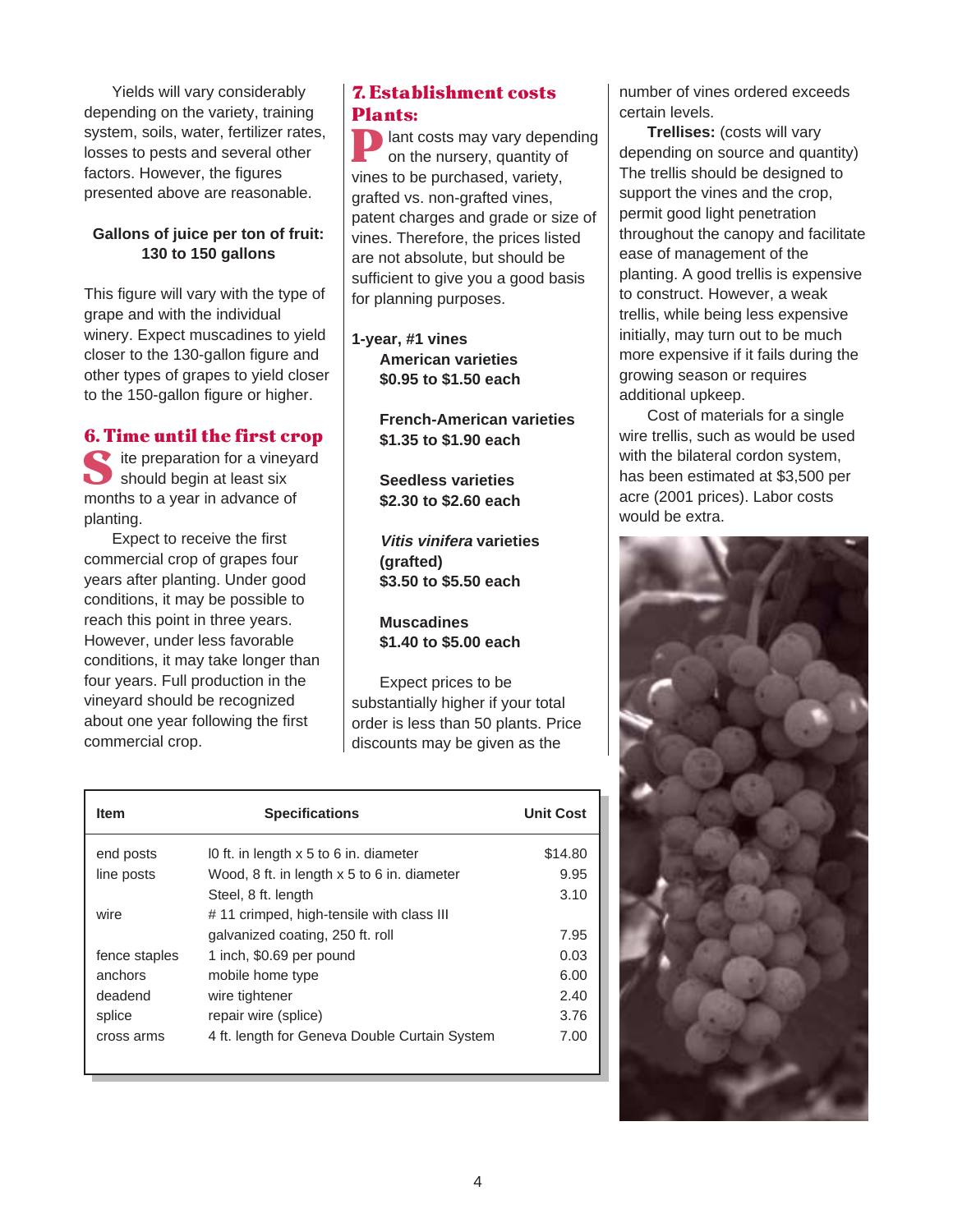| <b>Example 1:</b><br>Plant spacing 8 ft. inrow x 10 ft. between rows.<br>Row length - 240 ft. (end post to end post)<br>Training system - <b>bilateral cordon</b><br>$(240 \text{ ft.} \text{ inrow length x } 180 \text{ ft.} (18 \text{ rows } 10 \text{ ft.} \text{ apart}) = 0.99 \text{ acre})$ |                                                                       |           |          |           |  |  |  |
|------------------------------------------------------------------------------------------------------------------------------------------------------------------------------------------------------------------------------------------------------------------------------------------------------|-----------------------------------------------------------------------|-----------|----------|-----------|--|--|--|
| # items/row                                                                                                                                                                                                                                                                                          | <b>Item</b>                                                           | unit cost | row cost | acre cost |  |  |  |
| $\mathcal{P}$                                                                                                                                                                                                                                                                                        | end posts                                                             | \$14.80   | \$29.60  | \$532.80  |  |  |  |
| 14                                                                                                                                                                                                                                                                                                   | line posts (wood)                                                     | 9.95      | 139.30   | 2507.40   |  |  |  |
|                                                                                                                                                                                                                                                                                                      | $(1/2 \text{ steel } @ $3.10, 1/2 \text{ wood } @ $9.95)$             | 9.95      | 91.35    | 1644.30   |  |  |  |
| 1 roll                                                                                                                                                                                                                                                                                               | wire                                                                  | 7.95      | 7.95     | 143.10    |  |  |  |
| 2                                                                                                                                                                                                                                                                                                    | anchors                                                               | 6.00      | 12.00    | 216.00    |  |  |  |
| $\mathcal{P}$                                                                                                                                                                                                                                                                                        | deadends                                                              | 2.40      | 4.80     | 86.40     |  |  |  |
| 14                                                                                                                                                                                                                                                                                                   | <b>Staples</b>                                                        | 0.03      | 0.42     | 7.56      |  |  |  |
|                                                                                                                                                                                                                                                                                                      |                                                                       |           | \$194.07 | \$3493.26 |  |  |  |
|                                                                                                                                                                                                                                                                                                      | (Substituting steel line posts for $\frac{1}{2}$ the wood line posts) |           | 146.12   | 2630.16   |  |  |  |

#### **Example 2:**

Vine spacing 8 ft. in row x 12 ft. between rows Row length 240 ft. (end post to end post) Training system - Geneva Double Curtain (240 ft. inrow length x 180 ft. (15 rows 12 ft. apart) = 0.99 acre)

| # items/row                                                           | item                                                      | unit cost | row cost | acre cost |
|-----------------------------------------------------------------------|-----------------------------------------------------------|-----------|----------|-----------|
| $\overline{2}$                                                        | end posts                                                 | \$14.80   | \$29.60  | \$444.00  |
| 14                                                                    | line posts (wood)                                         | 9.95      | 139.30   | 2089.50   |
|                                                                       | $(1/2 \text{ steel } @ $3.10, 1/2 \text{ wood } @ $9.95)$ | 9.95      | 91.35    | 1370.25   |
| 2                                                                     | anchors                                                   | 6.00      | 12.00    | 180.00    |
| 2                                                                     | deadends                                                  | 2.40      | 4.80     | 72.00     |
| 14                                                                    | staples                                                   | 0.03      | 0.42     | 6.30      |
| 16                                                                    | 4' crossarms                                              | 7.00      | 112.00   | 1680.00   |
| 3                                                                     | rolls wire                                                | 7.95      | 23.85    | 357.75    |
|                                                                       |                                                           | \$48.13   | \$413.32 | \$6199.80 |
| (Substituting steel line posts for $\frac{1}{2}$ the wood line posts) |                                                           |           | 365.37   | 5480.55   |

While substituting steel line posts for wood may be a way to significantly lower trellis costs, switching entirely to steel posts is not advisable. The primary function of a line post is to hold trellis wires at set distances aboveground. Steel posts will perform this task about as well as wood. However, line posts must also resist lateral stresses on the trellis encountered when there is a curve in the trellis or when wind pushes against the trellis. Indications are that wood posts of the proper size set at the correct depth perform better. Finally, good, treated wood posts may outlast steel posts, thus giving the trellis a longer lifespan. For these reasons, replacing more than one-half of the wood line posts with steel posts is not recommended.

The publication, **Cost of Producing Grapes for Wine and**

#### **Juice Processing in Arkansas**,

1995, lists the cost of labor involved in installing a single wire bilateral cordon trellis as \$93.50 per acre and \$7.89 annual costs for maintaining the trellis. The per-acre cost of labor for installing a 3-wire bilateral cordon trellis is listed as being \$108.50 with an annual maintenance cost of \$9.90. These figures need to be adjusted to reflect current wage levels.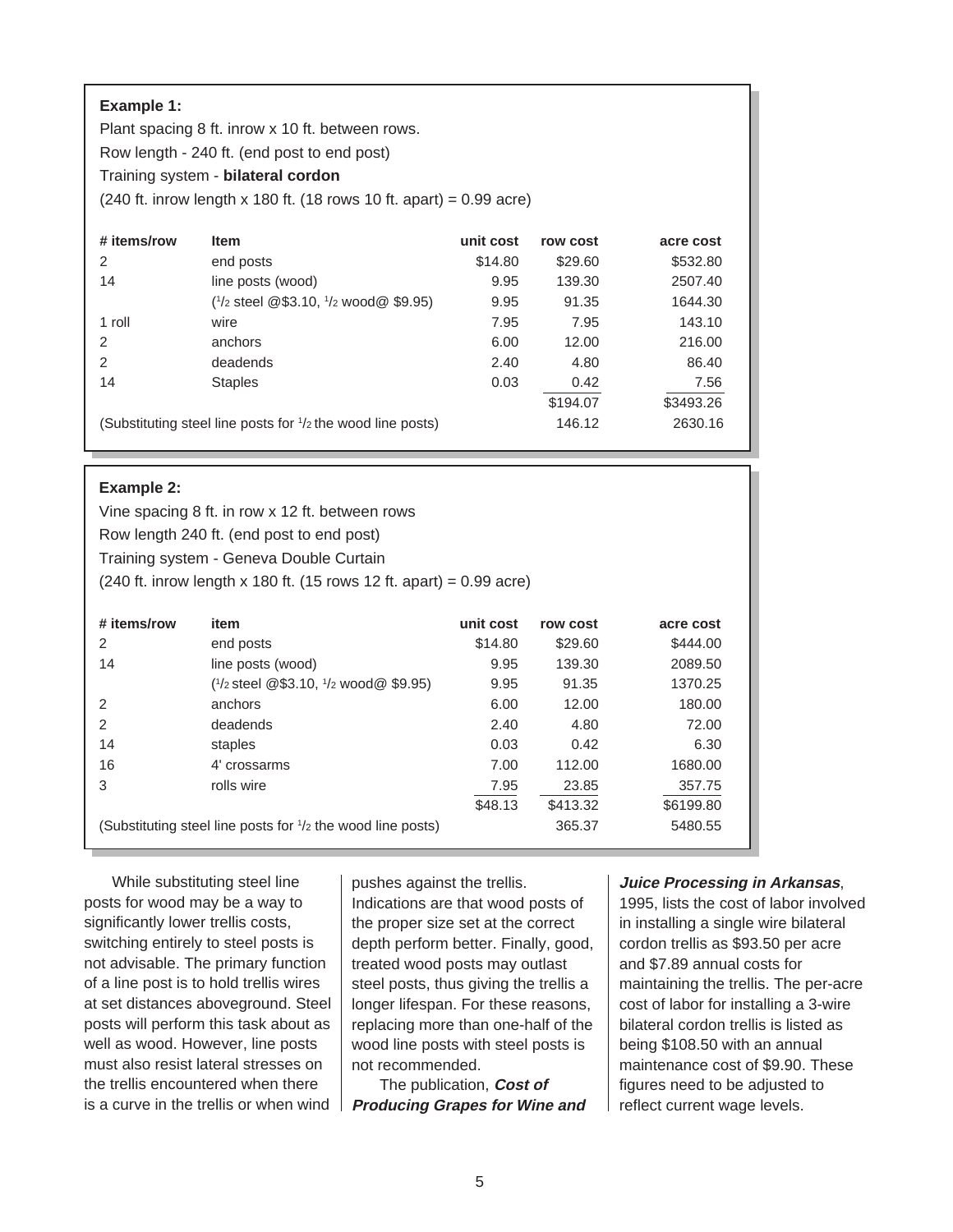# 8. Costs/year (non-bearing)

**P** lanting costs include site preparation, price of vines (see #7) and the actual cost of planting the vines. If the trellis is not due to be constructed before or shortly after planting, the cost of a stake on which to train the developing trunk should be included in planting costs.

During the period from when vines are set until the first crop year, the following production practices need to be addressed:

pruning – Vines should be pruned back to a single shoot, which should then be cut back to two buds before growth starts the year of planting.

- training Loosely tie one developing shoot to the stake or to the trellis to promote the development of a straight trunk on the vine. Excess shoots should be clipped off or pinched back to promote the maximum growth in the remaining shoot. The straighter the trunk , the more productive and hardy the vine will be. In addition, vines with straight trunks are less apt to be hit by equipment than vines with trunks that bow out into the between- row area.
- fertilization Fertilize vines about one month following planting. In subsequent years, vines should be fertilized in late winter. Depending on the amount of growth received, additional light fertilizer applications during early summer may be beneficial for nonbearing vines. Regular soil testing is a valuable tool for developing good fertilization practices. Tissue analysis is another valuable tool for use in formulating optimum fertilizer rates.
- weed and grass control Weeds and grasses compete more successfully for water and nutrients than young vines. Therefore, it is advisable to maintain a clean area extending at least 2 to 3 feet out from the base of the vine. With young vines, few herbicides are labeled or safe to use. Be sure to refer to label recommendations for the proper herbicides, rates and timing. Mechanical cultivation may be used. However, take care to avoid damaging the trunks of vines or cultivating too deeply (in excess of 2 inches) and damaging the root system. String trimmers should never be used around vines as they can seriously damage trunks.
- pest control While most pests cause problems with the developing crop, some pests can damage the vine itself. Japanese beetles can damage leaves, resulting in reduced growth. Mildew can become a problem in nonbearing vines. Control may be based on prevention, as is the case with mildew, or eradication. Refer to pest control information available at your county Extension office.

# 9. Costs/year for bearing vines (excluding harvest costs)

**O** ommercial growers estimate annual production costs at about  $\sqrt{31500}$  per acre. Included in this figure are pruning, fertilizing, pest commercial growers estimate annual production costs at about<br>
\$1500 per acre. Included in this figure are pruning, fertilizing, pes<br>
control (including weeds and grasses), canopy management practices (such as cluster thinning, shoot positioning and leaf removal), trellis repair and mowing. Actual costs will vary from year to year and from grower to grower. Some variation can be attributed to the type of grape and to the design of trellis used. These production expenses will not vary much among years in a bearing vineyard.

# 10. Vineyard site selection (where to grow)

**F** or the commercial producer,<br>site selection is probably the site selection is probably the most important of the thousands of decisions that will have to be made throughout the life of the vineyard. Almost everything that happens in the vineyard will be at least somewhat influenced by the site.

Accessibility is an important consideration for the producer who wants to market on the farm. Is the site close and convenient for the customers? Is it visible? Are the roads leading to it paved and wide enough to permit safe passage? If you will be transporting your crop to market, distance is still an important factor, as are road conditions.

Several site characteristics should be considered from a production standpoint. Elevated areas (in comparison to the immediate surroundings) tend to be less prone to frost and disease pressures. The incidence of winter injury to trunks and the chances for disease buildup may be less on vines situated on a northeastern slope than others. While grapevines will grow and fruit well on very steep land, such a site may be dangerous to work. Considerable time will have to be spent with equipment in the vineyard (removal of prunings, fertilizer applications, spraying, mowing and harvest). If the site is too steep to permit safe operation of equipment, it should be avoided.

Grapevines grow and fruit best on soils with good internal and surface drainage characteristics. The more area, both vertically and laterally, that the roots can occupy, the more consistently productive the vine will be. Do not plant in soils offering less than 30 inches of rooting depth. Excessively wet soils, especially during the growing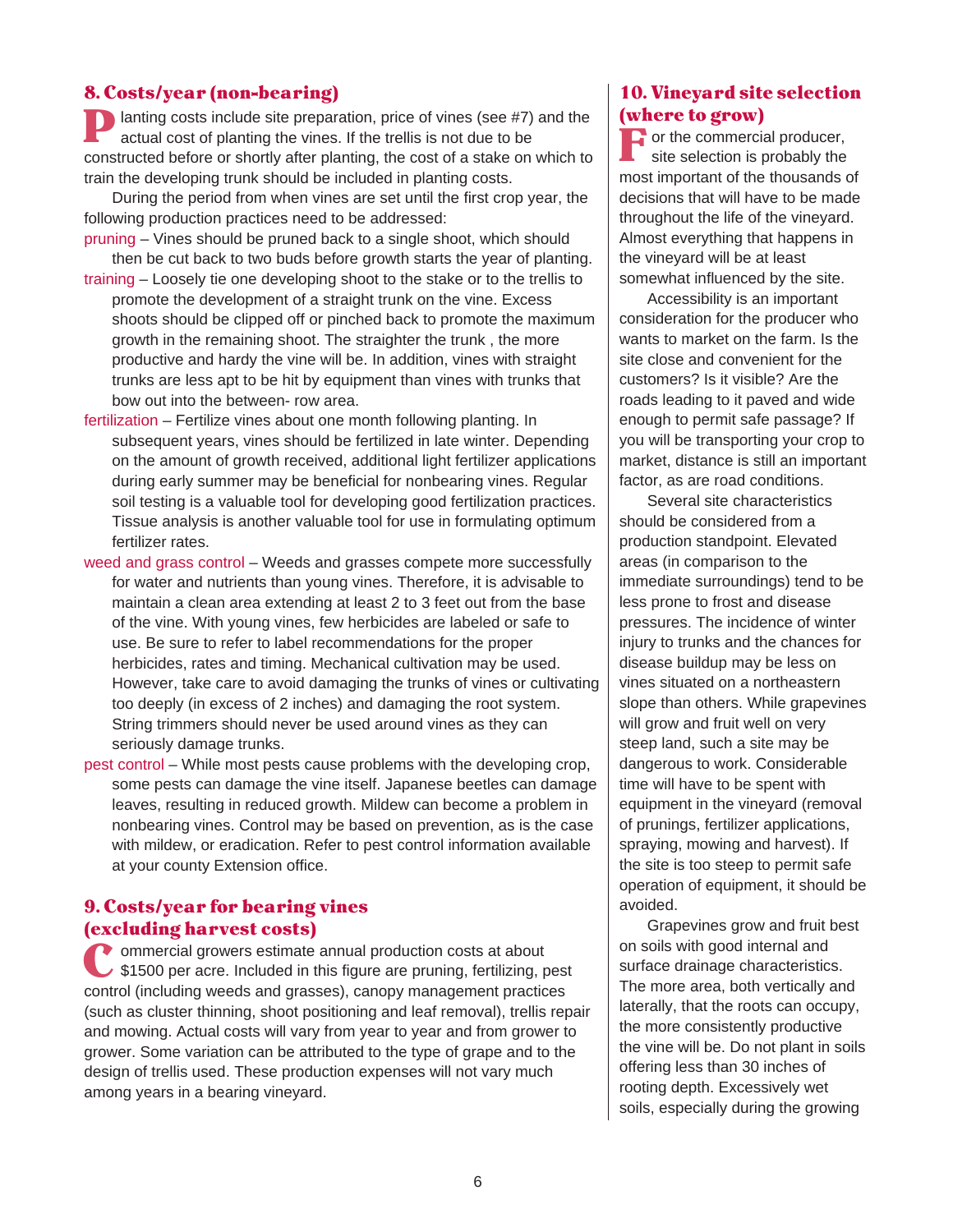season, will stress vines and lead to their decline or death. Unless irrigation is to be used, droughtprone soils should be avoided. Highly fertile soils are not good vineyard soils. The lush vine growth on such soils will provide excessive shade, which will result in poor fruit quality and reduced yields while promoting high disease pressure. Fertilizers can be added to soils that are low to moderate in fertility to give the desired response. Information about soils and soil testing can be obtained at your county Extension office.

# 11. Quality, quality, quality

V ou have no doubt heard the<br>phrase, "Garbage in, garbag phrase, "Garbage in, garbage out," in reference to computers. Well, the same is true for grapes and wines. You cannot make good wine out of poor- quality grapes. Enologists (winemakers) claim that upwards of 90 percent of wine quality is made in the vineyard. It is the challenge for the winemaker to maintain the quality and the characteristics of the grapes throughout the winemaking process.

Grape growers and winemakers are dependent on each other for their success. It is not reasonable to expect wineries to purchase fruit that is not at the correct stage of maturity or with high levels of damage due to diseases or insects. Likewise, wineries need to be realistic in their demands. It is a mistake to delay harvest until fruit reaches a Brix (sugar) level that may be above what is normally attained for that variety. Unnecessary delays in harvest may result in heavy losses due to shatter (berry drop, birds, insects and/or diseases) without any increase in fruit quality. In some situations, fruit

quality characteristics for wine may actually decline.

# 12. Timetable for vineyard development: **Preplant practices**

Much of the work in establishing a vineyard takes place prior to planting the vines. In addition to deciding where to plant, what to plant and what market to pursue, several things can be done to prepare the site for planting and to promote good growth and survival of the vines.

Soil testing should be done at least six to12 months prior to planting. Information and materials for soil testing may be obtained at your county Extension office. Lime

and/or nutrients found to be needed should be applied well before planting.

Noxious weeds should be controlled prior to planting. Herbicides that are not labeled for use in vineyards, but with no persistent residues that would harm young vines, may be used at this time. In fields having a desirable sod cover, tillage or the use of an appropriate herbicide may be used to prepare a vegetation-free strip in which the vines will be planted.

Where necessary, the vineyard site may be seeded to a desirable sod in advance of planting. The grass between rows will provide support for equipment travel and serve as a deceleration and

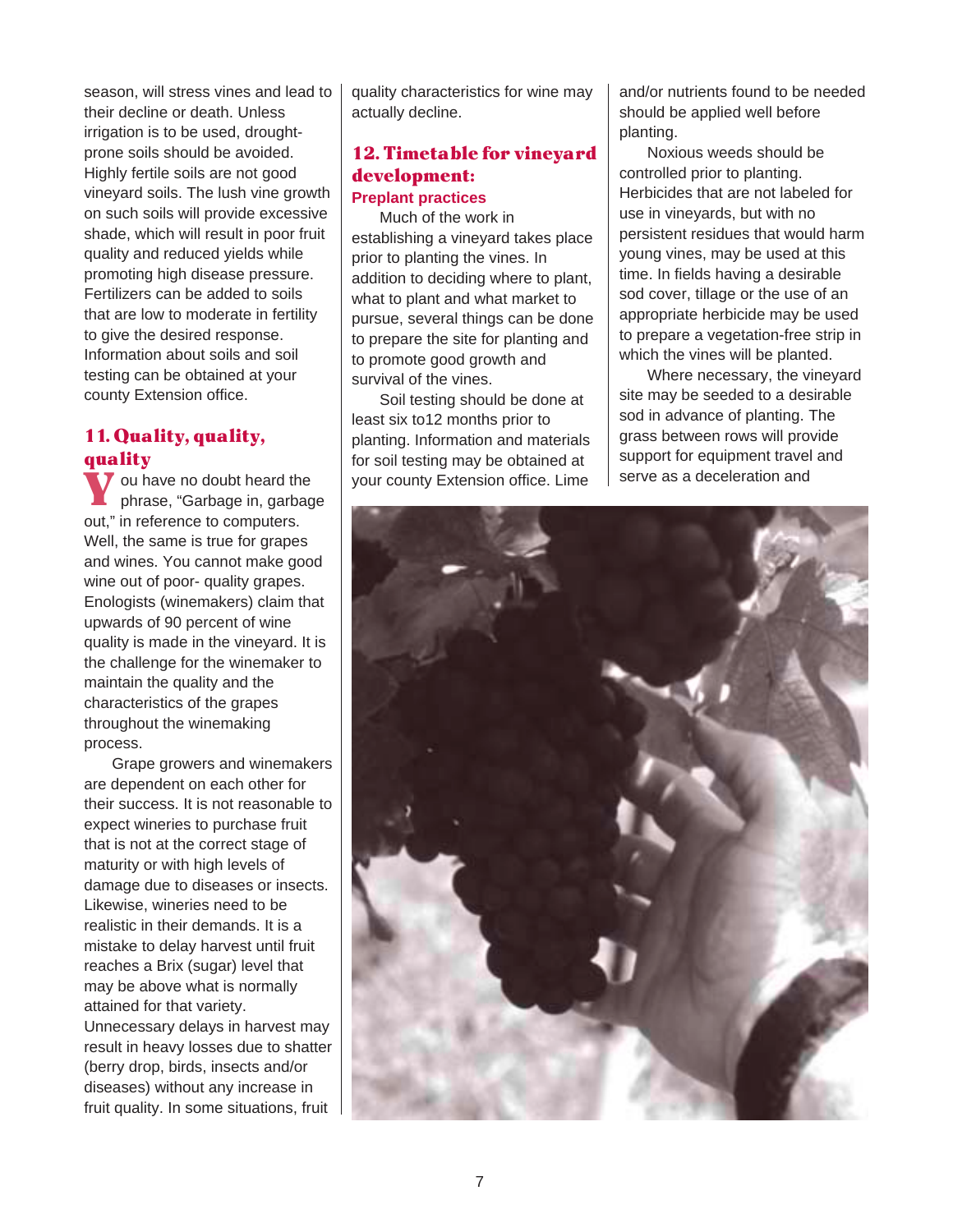diffusion strip for runoff water, thus lessening the threat of erosion.

Order vines several months before planting time. To assure receipt of certain varieties/ rootstocks, it may be necessary to order a year or more in advance.

#### **Planting**

The best time to plant new vines is in late winter to early spring. In Tennessee, we occasionally experience radical temperature changes in late fall to early winter. New vines could be injured or killed if set prior to such an event. Also, it is difficult to get dormant vines from many nurseries prior to this time. It is important to have vines planted before warm weather begins. Plants that are set late may not survive and grow off well the first summer, especially if adequate rainfall is lacking.

Since the vines to be set will be relatively small, it is not necessary to dig a big hole to accommodate the root system. It is important, however, to dig a large enough hole to allow the roots to be spread out. Having all the roots confined to a small area or severe root pruning will weaken the plant and reduce survival rates.

If the trellis has not been constructed at the time of planting, a stick, such as a tomato stake or tobacco stick, should be driven into the ground next to the base of the vine. When the new shoot(s) start to grow, they can be loosely secured to the stick to develop a straight trunk.

New vines should be pruned before growth starts. Remove all shoots except one and prune it back to two buds. You need one bud for the trunk. The second bud is a back-up if the first bud should be injured or destroyed.

#### **Post-plant (nonbearing)**

If the trellis was not constructed before or at the time the vines were set, it should be built before the first dormant pruning, unless vines have not made enough growth to be trained to the trellis.

Early in the life of the vineyard, your primary objective should be to get the vines trained to the trellis. Pruning should focus on trunk development the first and possibly the second years. Once the trunk has been developed, canes or cordons can be selected.

Although the vineyard is not bearing fruit at this time, it is still necessary to protect it from certain pests that can destroy enough leaf area to reduce vine growth. Grasses and weeds should also be controlled, as the competition for water and nutrients can result in greatly diminished vine growth.

Grape vines should be fertilized each year, including the year of planting. Nonbearing vines should be fertilized before growth starts in spring. Weak vines might need a supplemental fertilizer application in late spring to early summer.

# 13. Annual production calendar:

- pruning later winter to early spring vineyard floor management – late winter to early spring fertilization – one month prior to the start of growth pest control – dormant stage until harvest, possibly with one or two postharvest sprays cluster thinning – as soon as fruit set is evident leaf removal – about four weeks prior to anticipated harvest harvest – late July through
	- September, depending on varieties; October harvest for muscadines
- vineyard sanitation after harvest remove dead vines, repair trellises, eliminate problem weeds.

#### 14. Harvesting:

W Then to harvest will depend on the use of the fruit. Table grapes and juice grapes should be harvested when they are fully ripe. Grapes to be used for jelly may be harvested prior to full ripeness to lessen problems of crystals in the jelly.

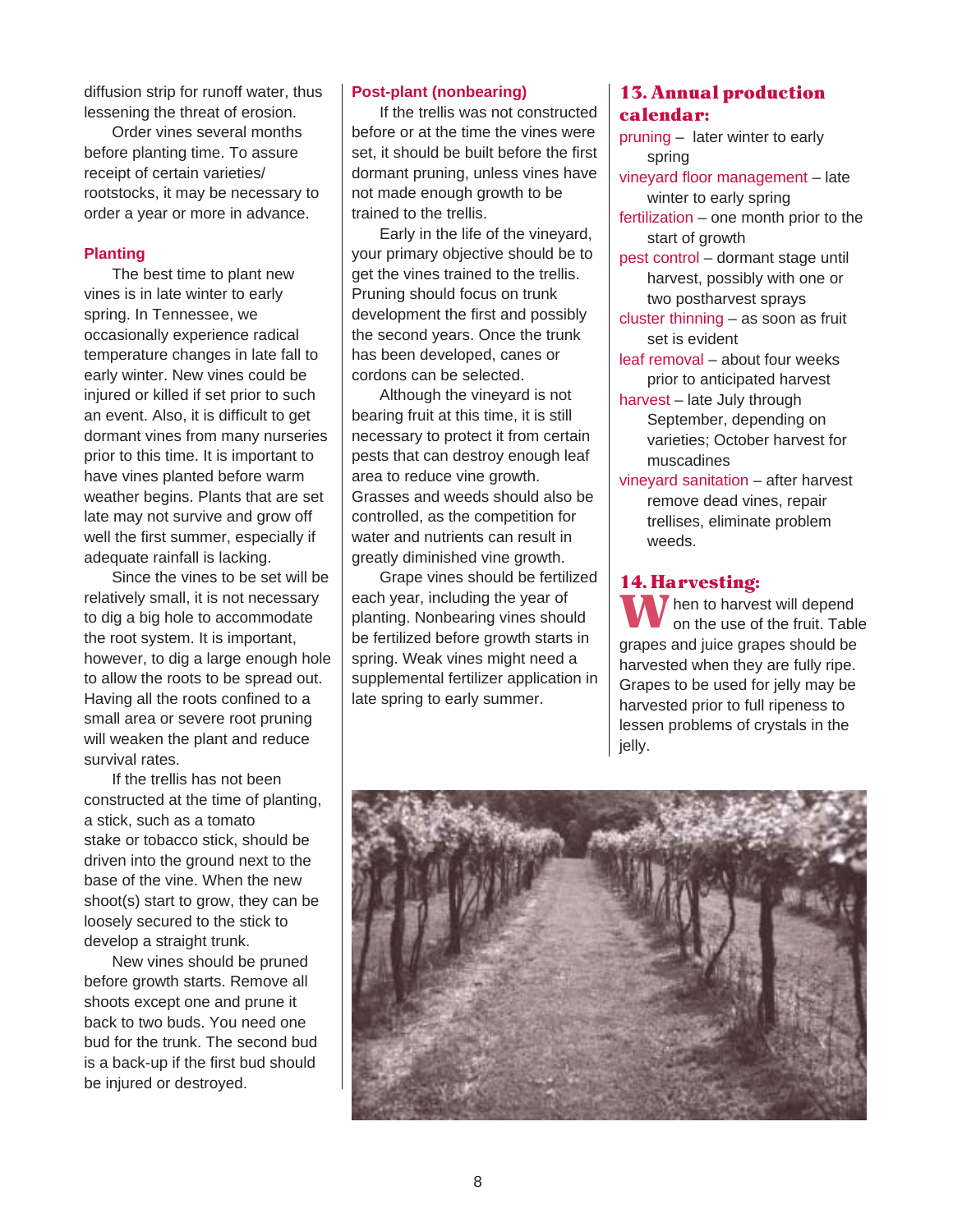Grapes to be used for wines should be harvested when the sugar level (degrees Brix), juice pH and total acidity reach the desired point for the type of wine to be made. As grapes ripen, sugar levels in the fruit will increase, total acidity of the juice will decrease and juice pH will increase. Crop sampling is essential to determine the optimum time to harvest. Close contact with the winery as harvest approaches is essential.

Grapes may be harvested by hand or mechanically. Mechanical harvesters are expensive and are, therefore, not in widespread use with small growers. Hand harvesting involves cutting the entire fruit cluster (except for muscadine where individual berries are harvested). The fruit is then put in lugs for transportation to the winery .

Ideally, grapes should be harvested early in the day and transported to the winery before the "field heat" gets too high. Unless refrigeration is available, it is a serious mistake to hold harvested fruit for more than one day before delivery to the winery, as it will deteriorate seriously in quality.

#### 15. Nurseries:

rder grapevines from reputable nurseries. It is not O rder grapevines from<br>reputable nurseries. It is<br>necessary to restrict orders to nurseries located in or near Tennessee. If the varieties to be ordered are those adapted to the state and if the nursery does its job well (including shipping the vines), vines from nurseries located in other parts of the country will be fine.

Ordering "bargain" vines is a bad idea. Beginning a vineyard with less than the best quality plants available is false economy. Weak vines may have high mortality rates,

may grow slowly or may be infected with diseases that will compromise vine performance. In addition, the chances of getting the wrong varieties may be greater if ordering from unknown nurseries. Nurseries that have been in business several years and that have built good reputations will stand behind their vines.

#### 16. Expected returns:

- no crop for the 1st and 2nd years following planting
- light crop the 3rd year
- first commercial crop the 4th year
- full crop the 5th and succeeding years

Yields will depend on the type and variety of grapes grown, the training system and trellis used, pruning levels and other cultural practices, such as fertilization and cluster thinning. A yield of five tons per acre is a reasonable average for all types of grapes except for V. vinifera varieties. With these, limited experience would suggest yields in the range of 1500 pounds per acre or less.

# 17. Equipment needs for a commercial vineyard:

- tractor size will be dictated by the type and size of air blast sprayer purchased.
- trailer for many jobs associated with planting and caring for a vineyard, a trailer that can be pulled behind the tractor will be virtually indispensable.
- sprayer an air blast sprayer is highly recommended by the time the vineyard starts to produce a crop. Prior to that time, the same sprayer may be used for both weed control sprays and sprays for the vines, if it is thoroughly cleaned following herbicide applications.
- weed sprayer purchase a sprayer that can be accurately calibrated and handle both liquid and wettable powder herbicides.
- post hole auger for planting vines and for constructing the trellis, an auger with a 6-inch and a 12-inch diameter bit is suggested.
- pruners these will be needed at planting time to do necessary root and top pruning.

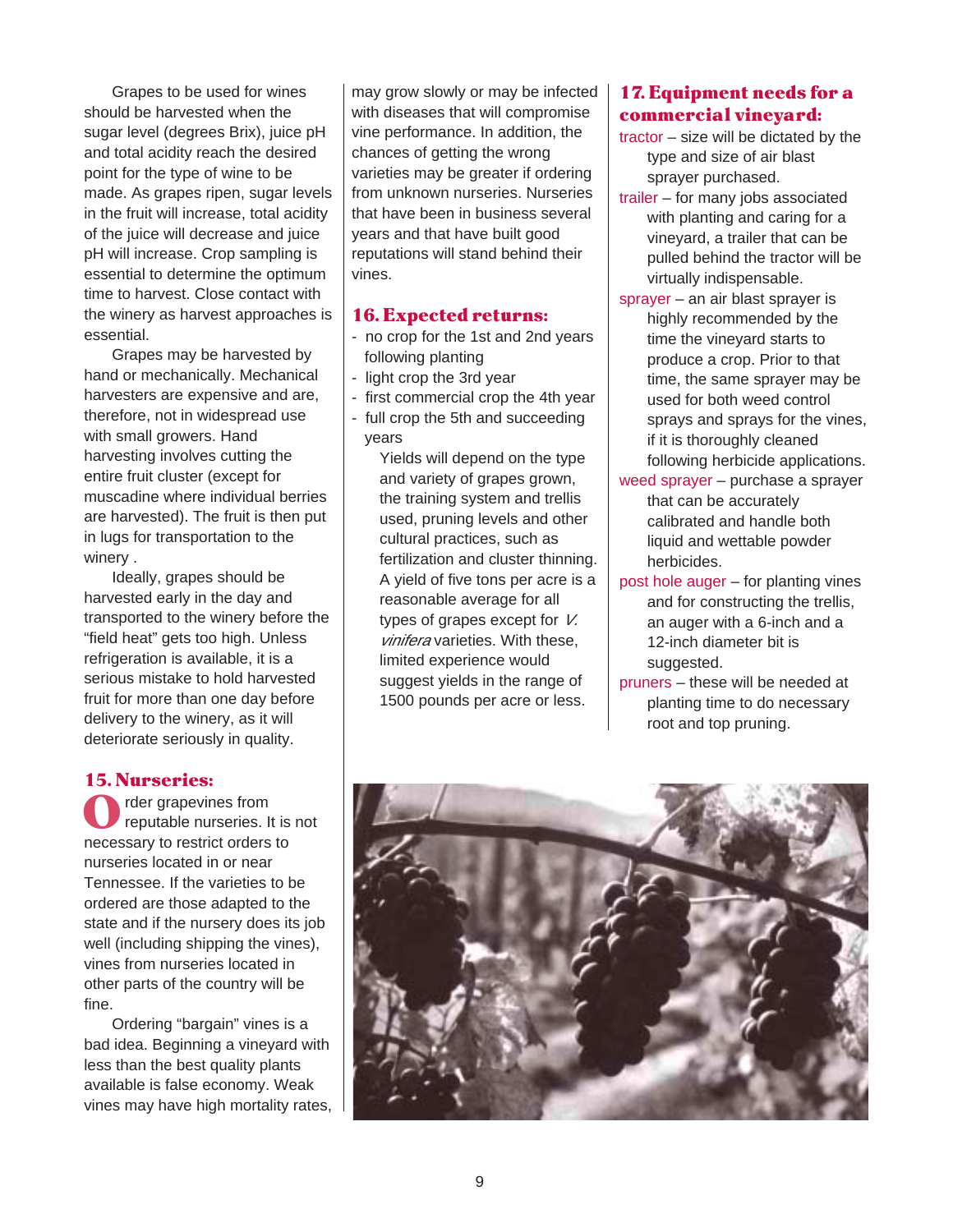- cultivation equipment a plow, disk and a harrow will be needed to prepare the site for planting grass, unless the field already has a good sod cover. It may be possible to hire a local farmer to prepare the site.
- mower either a rotary mower or a flail mower will do a good job cutting grass. A flail mower can also be used to chop prunings, because it chops them much finer than a rotary mower.
- lugs the number of lugs you need will depend on the number of vines of a given variety or varieties that will need to be harvested at one time. One standard grape lug will hold about 25 to 30 pounds of grapes.
- truck a small truck is valuable for numerous chores around the farm. Depending on your need for a bigger truck, you may choose to lease a truck at harvest time to transport fruit to the winery .

You may choose to have additional equipment. However, this list contains the minimum number of items needed in a commercial vineyard operation.

# 18. Labor needs:

 ost operations in a vineyard require a lot of hand labor. **M** ost operations in a vineyar<br>Pruning, thinning, cluster thinning, leaf removal and harvest are generally done by hand in all except the larger vineyards. Due to the short period of time during which a crop should be picked, harvest is one of the most intense times and requires more supplemental labor than other vineyard operations.

# 19. A vineyard isn't forever:

 $\blacksquare$  ith good cultural practices and cooperation from **W** ith good cultural practices<br>
Mother Nature, a vineyard should live and be productive for many years. Grape root borers can limit the productive life of the planting if allowed to go unchecked. Severe cold temperatures during winter can damage or kill aboveground parts of the vine, especially in cold-sensitive grapes such as vinifera and muscadine. Trunk damage due to cold or mechanical injury can weaken the vine and cause a loss in productivity. To avoid decline due to trunk injury, developing multiple trunks and replacing trunks at set intervals, or sooner if needed, will extend the productive life of the vine.

Even if the vineyard stays healthy and productive, there may come a time when a shift in consumer demand necessitates removing vines and setting new ones of different varieties. While removing all or part of a productive vineyard is hard to accept, maintaining varieties for which there is no longer a good market is a poor economic decision. Due to the introduction of superior varieties, pest-resistant varieties or a loss of market, new plants are essential for growers wishing to stay in business.

Accurate records of problems in a vineyard, yields and returns from a vineyard are valuable in determining when vineyard replacement should be considered.

# 20. Success depends on both the growers and the wineries:

The success of the wine grape<br>grower depends on the grower depends on the success of the wineries. The success of the wineries depends on the success of the grape growers. Wineries depend on growers for timely deliveries of good-quality fruit of the needed type and variety.

Grape growers depend on the wineries as a market for their crops at a reasonable price. In Tennessee, farm wineries cannot survive without a source of instate fruit. Likewise, Tennessee growers cannot survive without the instate market for their fruit that the wineries provide. Wineries cannot be expected to purchase fruit in excess quantities, of poor quality or of a variety that they cannot use or at an excessively high price. Likewise, growers should not be expected to supply fruit at low prices or to be penalized for the inability to attain unrealistic quality parameters. Knowledge of the challenges that each group faces will help to make better relationships for everyone.

# 21. Long-term relations with wineries:

 on't wait until just prior to harvest to start talking with on't wait until just prior to<br>harvest to start talking with<br>wineries. Keep in touch with the wineries that you sell to throughout the year. If you should experience loss of a part of your crop due to winter damage or frost or if it looks like you will have a full crop, let the winery staff know so they can make any necessary adjustments in their long-range planning. Winery needs are dependent on sales. If the winery anticipates an increase in the need for a certain type or variety of grape or a change in varieties needed, the sooner you know about this, the more quickly you can make any changes in your operation to respond to this need.

Past performance will affect future sales. If you agree to sell fruit to a winery, deliver quality, deliver the amount agreed upon and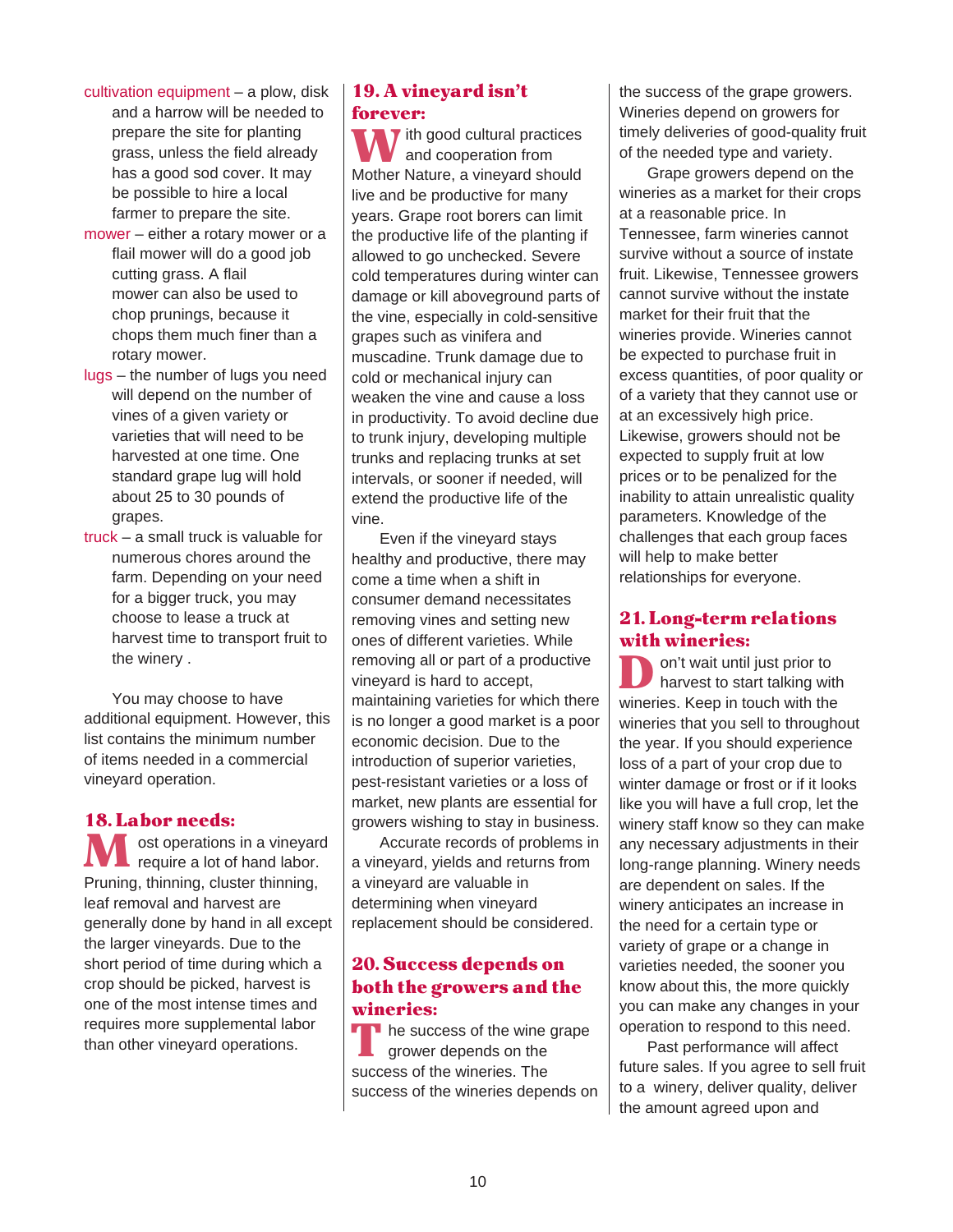deliver the fruit when it is ready and is needed by the winery. Wineries like to deal with dependable growers for delivering good fruit. The more they know about your vineyard and all the effort you put into it, the more apt they are to want a long-term relationship with you as a grower.

22. Other fruits for wine: **W** hile grapes constitute the main fruit used by main fruit used by Tennessee wineries, several others are used as well. Blackberries, raspberries, blueberries, apples and peaches are all used. These crops can be grown in Tennessee and may represent a way to diversify your production activities to spread the risk of crop failure or to increase your market appeal. Talk with winery operators regarding their need for fruits other than grapes.

# 23. Major pest problems:

 lthough good-quality grape crops are being grown in all A lthough good-quality grands of Tennessee, there are several pests that can cause severe problems in either the fruit or the vines. Grape root borers can weaken vines and cause their demise. Black rot is the most important grape disease in the eastern United States. Recommendations for control of these and other pests of grapes may be found in Extension PB1175, **Commercial Small Fruit Spray Schedules**. This publication is updated annually and is available without charge at your county Extension office.

#### 24. Taking the first step:

Before doing anything about<br>starting your own vineyard, starting your own vineyard, try to find out as much as you can about growing and marketing grapes. If producing wine grapes is

your goal, visit several wineries and find out as much as possible about their needs and expectations. If possible, visit grape growers in your area. Contact your county Extension office for any publications and information they may have concerning grape production. Extension agents can provide valuable information concerning soils and production. Join associations that focus on grapes and wines. In Tennessee, the Tennessee Viticultural and Oenological Society (TVOS) is made up of persons interested in grapes and wines on all levels. The Tennessee Farm Winegrowers Association is made up of commercial growers and wineries. A lot of valuable information is presented and contacts can be made via their meetings and the TVOS newsletter.

# 25. References (the more you know, the better you grow)

 lot of information concerning grape production exists. While it certainly isn't possible to read everything that has ever been written about grape production or talk to everyone who has knowledge of this subject, it surely is worth your time to learn as much about grape production and marketing as possible in advance of making a major commitment in time and money. Keep in mind that grapes are grown throughout the world in many areas and that growing conditions vary considerably among these areas. Therefore, not all production information is adaptable to all areas. The following references may offer a good "starting point" to acquaint yourself with some aspects of grape production. A

#### **Tennessee Extension resources:**

PB746, **Recommended Tree Fruit, Tree Nut and Small Fruit Cultivars for Tennessee**, available at your county Extension office.

PB1475, **Grape Growing in Tennessee**, by David W. Lockwood. This publication is available at your county Extension office.

#### **Other sources:**

Miscellaneous Bulletin 111, **Cultural Practices for Commercial Vineyards**, by T .D. Jordan, R. M. Pool, T. J. Zabadal, and J. P. Tomkins. Order from: Distribution Center 7 Research Park Cornell University Ithaca, NY 14850

#### **Compendium of Grape Diseases**. Order from:

The American Phytopathological Society 3340 Pilot Knob Rd. St. Paul, MN 55121

#### **The Mid-Atlantic Winegrape**

**Grower's Guide**, by Tony K. Wolf and E. Barclay Poling. Order from: Publications Office Department of Agricultural

**Communications** North Carolina State University Campus Box 7603 Raleigh, North Carolina 27695- 7603

**Sunlight Into Wine,** by Richard Smart and Mike Robinson. Order from Australian Industrial Publishers Pty Ltd. 2 Wilford Ave. Underdale SA 5032 Australia